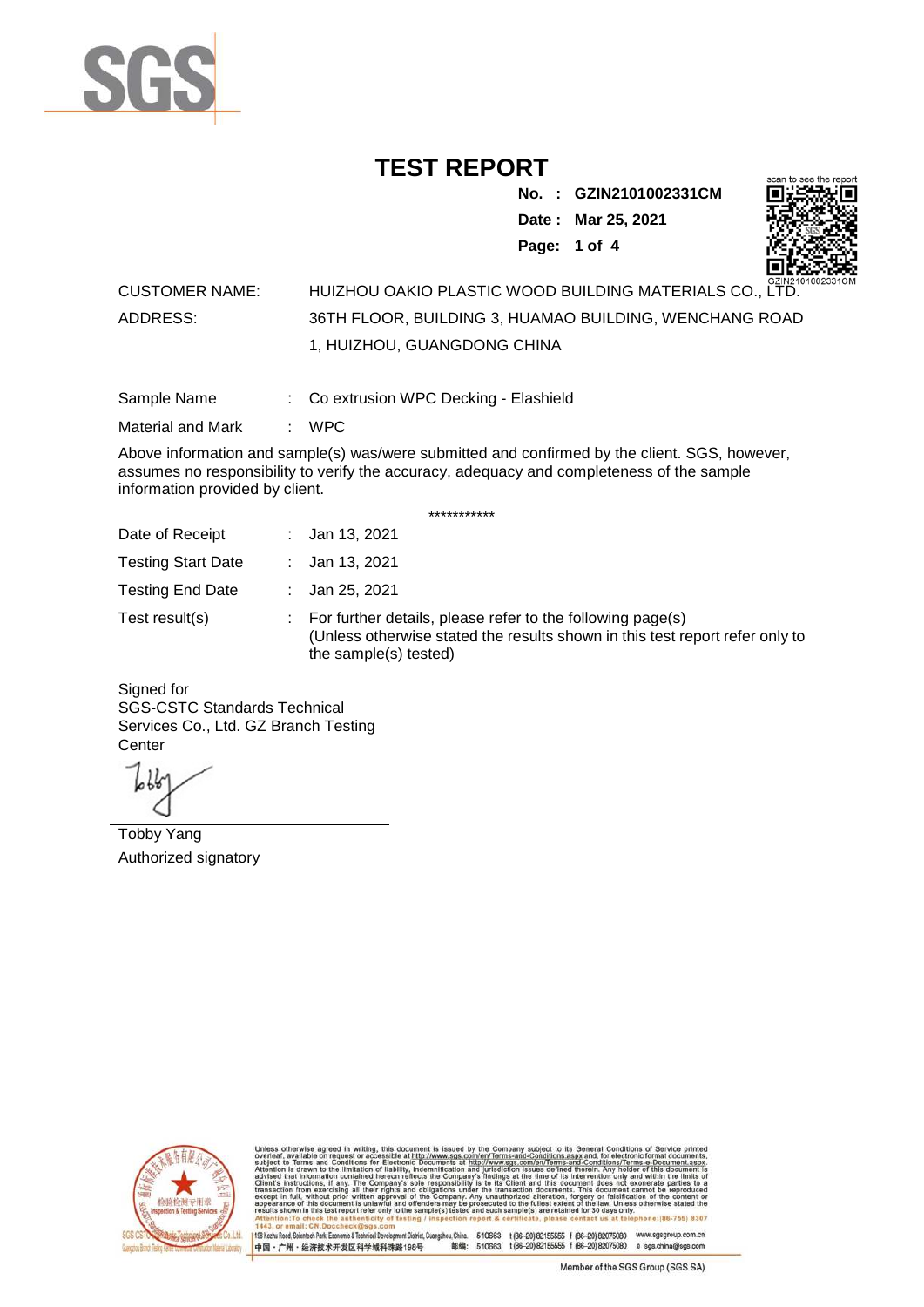

**No. : GZIN2101002331CM Date : Mar 25, 2021 Page: 2 of 4** 

Summary of Results:

| No. | Test Item                | Test Method                     | Result     | Conclusion |
|-----|--------------------------|---------------------------------|------------|------------|
|     |                          | EN 15534-1:2014 Section         |            | Pass       |
|     | Single Flame Source Test | 9.6.1 & EN ISO 11925-<br>2:2020 | See result |            |

Note: Pass : Meet the requirements;

Fail : Does not meet the requirements;

/ : Not Apply to the judgment.

Original Sample Photo:





Conditions/Terms-e-Do<br>rein. Anv.holder.of.thi nentDistrict,Guangzhou,China. 510663 t (86–20) 82155555 f (86–20) 82075080 www.sgsgroup.com.cn<br>格198号 邮编: 510663 t (86–20) 82155555 f (86–20) 82075080 e sgs.china@sgs.com 198 Kezhu Road, Scientech Park, Economic & Technical Develo 中国·广州·经济技术开发区科学城科珠路198号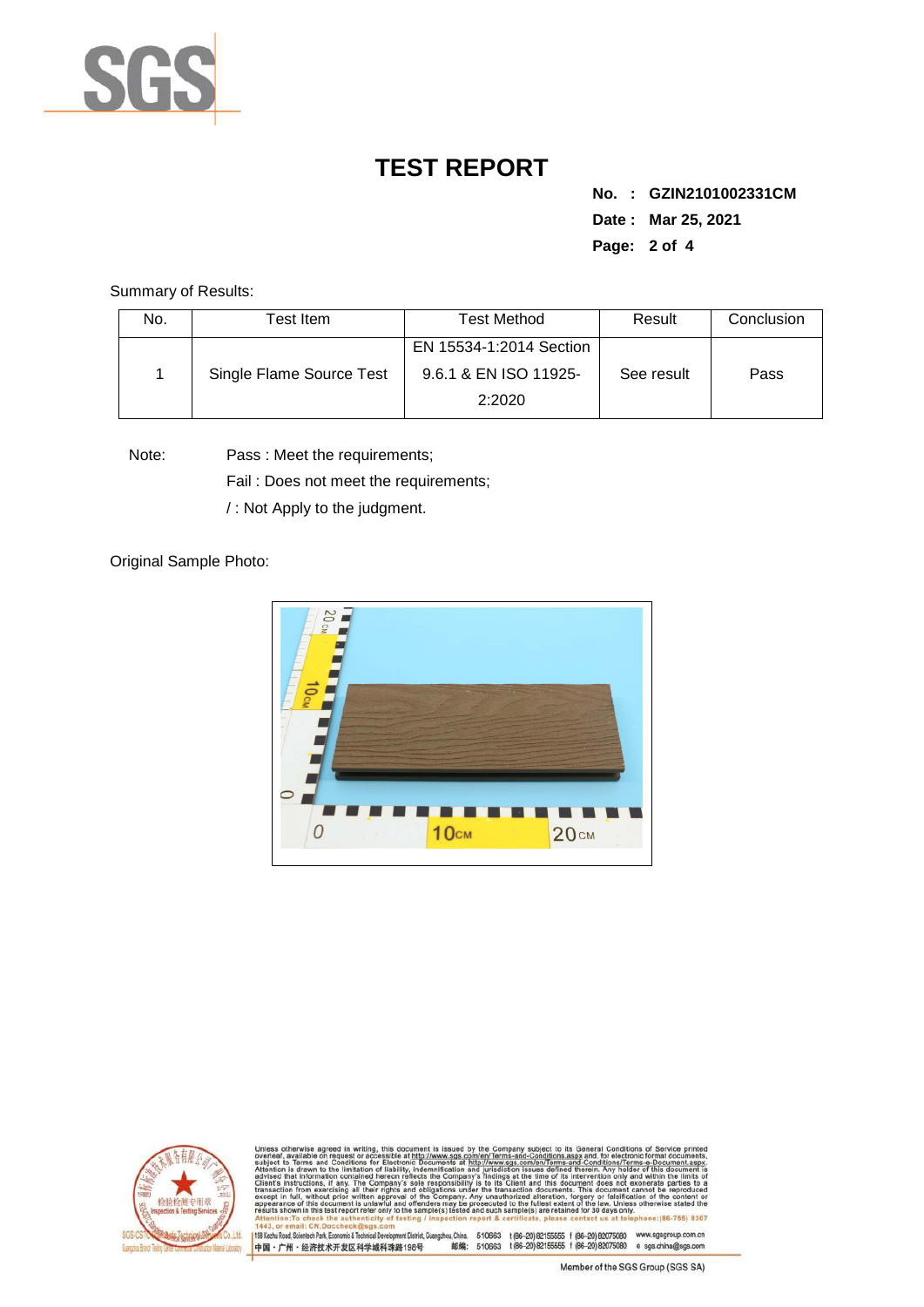

**No. : GZIN2101002331CM Date : Mar 25, 2021 Page: 3 of 4** 

Test item: Single Flame Source Test

Sample Description: Panel

Test Method: EN 15534-1:2014 Section 9.6.1 & EN ISO 11925-2:2020

Test condition:

Specimen: 250mm × 90mm × 22.6 mm

Flame application time: 15s

Test result:

| Exposure<br>conditions                                                          |           | Edge exposure  |           | Surface exposure |                |     |
|---------------------------------------------------------------------------------|-----------|----------------|-----------|------------------|----------------|-----|
| Specimen No.                                                                    | 1         | $\overline{2}$ | 3         | 1                | $\overline{2}$ | 3   |
| Whether ignition<br>occurs                                                      | Yes       | Yes            | Yes       | No               | <b>No</b>      | No  |
| Whether the flame<br>tip reaches 150 mm<br>above the flame<br>application point | <b>No</b> | No.            | <b>No</b> | No               | <b>No</b>      | No. |
| The time when<br>flame tip reaches<br>150 mm, s                                 |           |                |           |                  |                |     |
| Whether ignition of<br>the filter paper<br>occurs                               | <b>No</b> | No.            | No        | No               | <b>No</b>      | No. |

Statement: The test results relate to the behaviour of the test specimens of a product under the particular conditions of the test; they are not intended to be the sole criterion for assessing the potential fire hazard of the product in use.



Conditions/Terms-e-D<br>rein. Any holder of th 198 Kezhu Road, Scientech Park, Economic & Technical Develop 中国·广州·经济技术开发区科学城科珠路198号